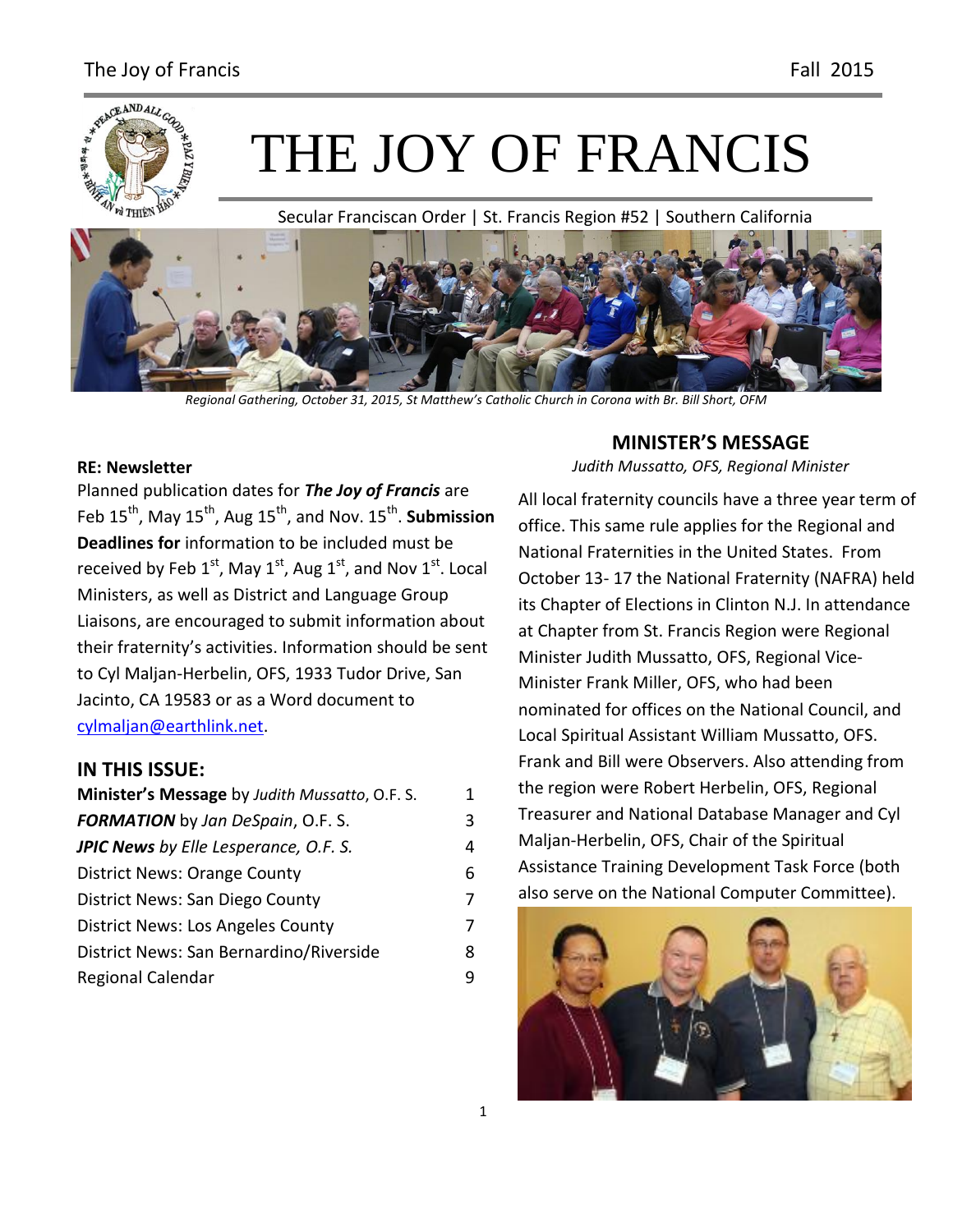From the International Council Secular Franciscan Order (CIOFS) came Presider for the elections Minister General Tibor Kauser OFS, and Church witness General Spiritual Assistant, Friar Amando Trujillo-Cano, TOR.

In his presentation Tibor spoke on the management of an International Order like the Secular Franciscan Order. He likened a leader to a construction manager (Tibor is an architect) building the Kingdom of God. Management in this case is the fraternal animation and guidance which is more spiritual than business. The profit is the salvation of the members of the Order. Management is service not power and given that the position is temporary the manager prepares for succession. Tibor reminded us that our special vocation in the Secular Franciscan Order is real. It is a call of God. God invites. The response is ours. The call is to be holy, to spread the Word in the world at the same time inserting us into the Church. Our fraternal bond is the love of God made visible. Tibor enjoined us "Let us let Christ love us. Let us let others love us."

Friar Amando said that we could encapsulate Francis' life within two movie titles: *From the Fast and Furious* to *The Passion of Christ*. We often focus on the *end result* of his amazing journey of faith; however, conversion is a long process, lifelong. Francis needed light "Enlighten the darkness of my heart." His encounter with lepers was an experience that was felt with his whole being; that of sharing Christ's compassion and mercy with those who needed them the most. "'He ain't heavy, he is my brother.' God gave me brothers." Friar Amando reminded us that Francis was not called to a life of solitude but rather to live the Gospel in fraternity renewing Jesus' gift "you are all brothers." Mat. 23:8

God called Clare and other ladies to live the Gospel in contemplation. The family grew with the addition of others who wanted to live the Gospel more fully, the brothers and sisters of penance. That gift of fraternity which Francis and all his followers have experienced over the centuries, Friar Amando said is a precious gift flowing from Christ's new life which is renewed in every generation to be lived and shared with others.

Each day's deliberation concluded with celebration of the Eucharist before dinner. We were privileged to hear homilists, each of which challenged us to think more seriously about the "Yes" we said when we were Professed.

"All work and no play makes Jack a dull boy;" therefore, on Thursday afternoon we went out to 'play'. The 'playground' was Liberty Park, Newark. Some attendees were able to visit Elis Island and locate the names of ancestors in the island's archives. Many enjoyed the boat ride which afforded a breathtaking view of the Statue of Liberty, Ellis Island and the Manhattan Skyline. Somber notes of the afternoon were visits to the 9/11 memorial for the New Jersey victims and evidence of the power that was Brother Wind and Sister Water, in the form of Hurricane Sandy. The group attend a regularly scheduled 5:00 p.m. Mass at the Cathedral Basilica of the Sacred Heart in Jersey City. The Celebrant of the Eucharist was Most Rev. Manuel Cruz, Auxiliary Bishop of Newark who enthusiastically gave us a history of the Cathedral Basilica and some of its beautiful art work.

These are just a few highlights of the five day National Chapter of Elections results of which are posted on the Home Page at stfrancisregion.org. I close with a quote from *Evangelii Gaudium, The Joy*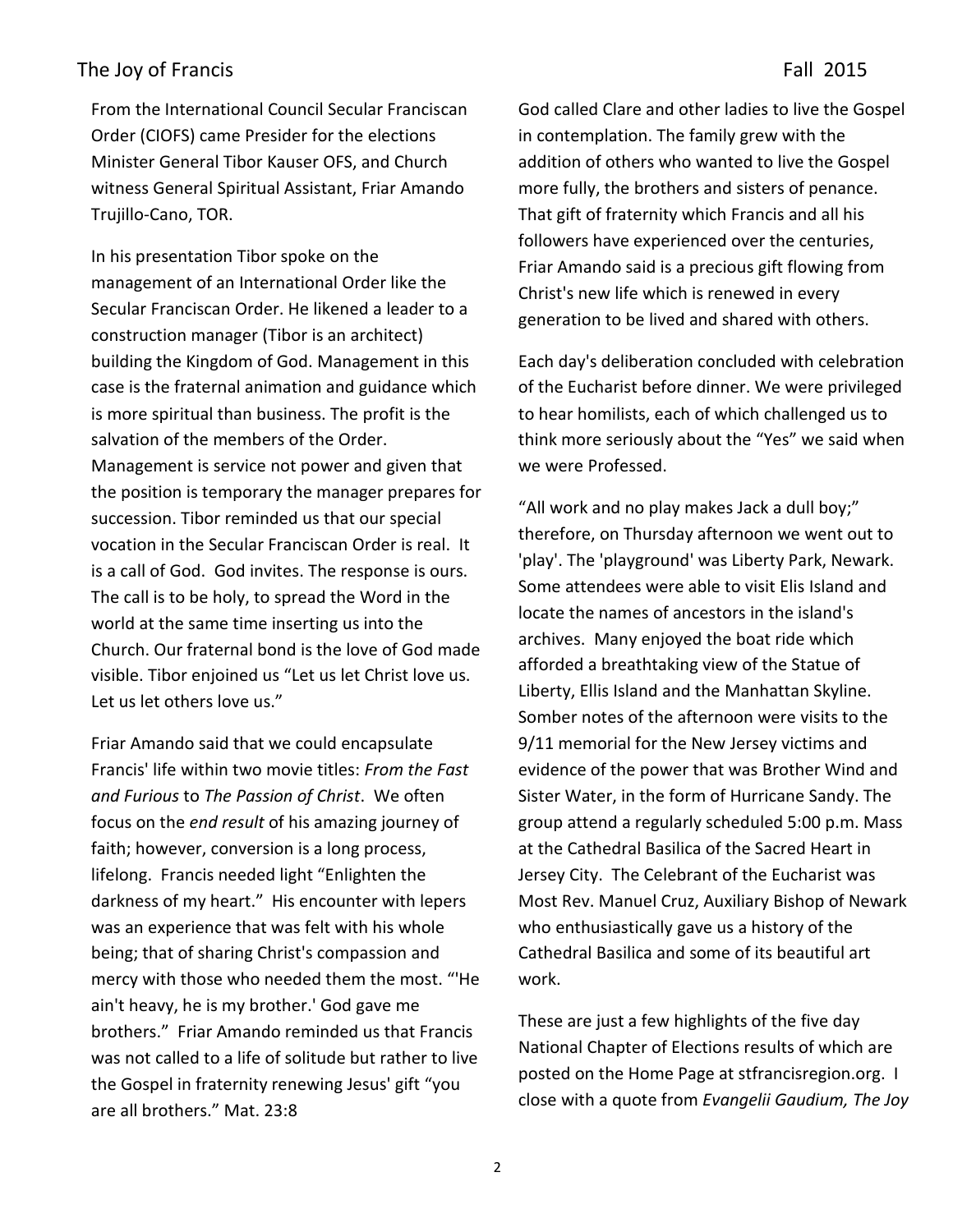*of the Gospel,* Pope Francis' 2013 Encyclical, which Friar Amando used in his presentation.

"Today, when the networks and means of human communication have made unprecedented advances, we sense the challenge of finding and sharing a "mystique" of living together, of mingling and encounter, of embracing and supporting one another, of stepping into this flood tide which, while chaotic, can become a genuine experience of fraternity, a caravan of solidarity, a sacred pilgrimage. Greater possibilities for communication thus turn into greater possibilities for encounter and solidarity for everyone. If we were able to take this route, it would be so good, so soothing, so liberating and hope-filled! To go out of ourselves and to join others is healthy for us. To be self-enclosed is to taste the bitter poison of immanence, and humanity will be worse for every selfish choice we make."(87)

> Your Sister in Christ Judith

#### **FORMATION:** *Merciful or Mediocre? Jan DeSpain OFS, Regional Formation Director*

We begin our Church's "Year of Mercy" on the Feast of the Immaculate Conception, patronal feast day of the United States. Our Regional Council has recommended that our region follow the lead of Pope Francis in using this theme in our fraternities and personal lives.

In *Misericordiae Vultus*, the proclamation of the Jubilee Year, Pope Francis noted that mercy is "the bridge that connects God and man, opening our hearts to the hope of being loved forever despite our sinfulness."

How might this Year of Mercy impact us as Franciscans, especially in the area of Formation? I know as formation director of my local fraternity we are trying to discern what topics are not only of interest to our members, but challenge them to grow. What helps us to become more merciful?

As a council are we asking for the input of the rest of the fraternity? Are we encouraging all to participate in facilitating? Are we surfacing topics that move us from words to action? We need to know and embrace our charism to **BE** merciful servants in the unique opportunities we find in our lives. Our **"beingness**" calls us to be merciful. So many today are often cynical or discouraged. They need to experience mercy in us. As Franciscans perhaps we need to meditate on these questions. Am I welcoming or distant? Hopeful or judgmental? Comforting or cynical? Generous or miserly? Pope Francis states in The Joy of the Gospel, Life grows by being given away, and it weakens in isolation and comfort."

I recently shared a telling cartoon on Facebook. A man stood before a crowd of people and asked… "Who wants change?" All hands were raised enthusiastically. The second part of the cartoon shows the same man and crowd, but this time he asks, "Who wants **to** change? This time all eyes are downcast and no hands are raised. Everyone seems to want change, but no one wants to be the one to do it. Too many expect "the other" to do the changing. Change usually requires a dying to self. Sound like the daily conversion we promised in our rule?

Sameness and comfort can open us up to mediocrity. If change is needed in your life or fraternity, consider meditating on the Serenity Prayer: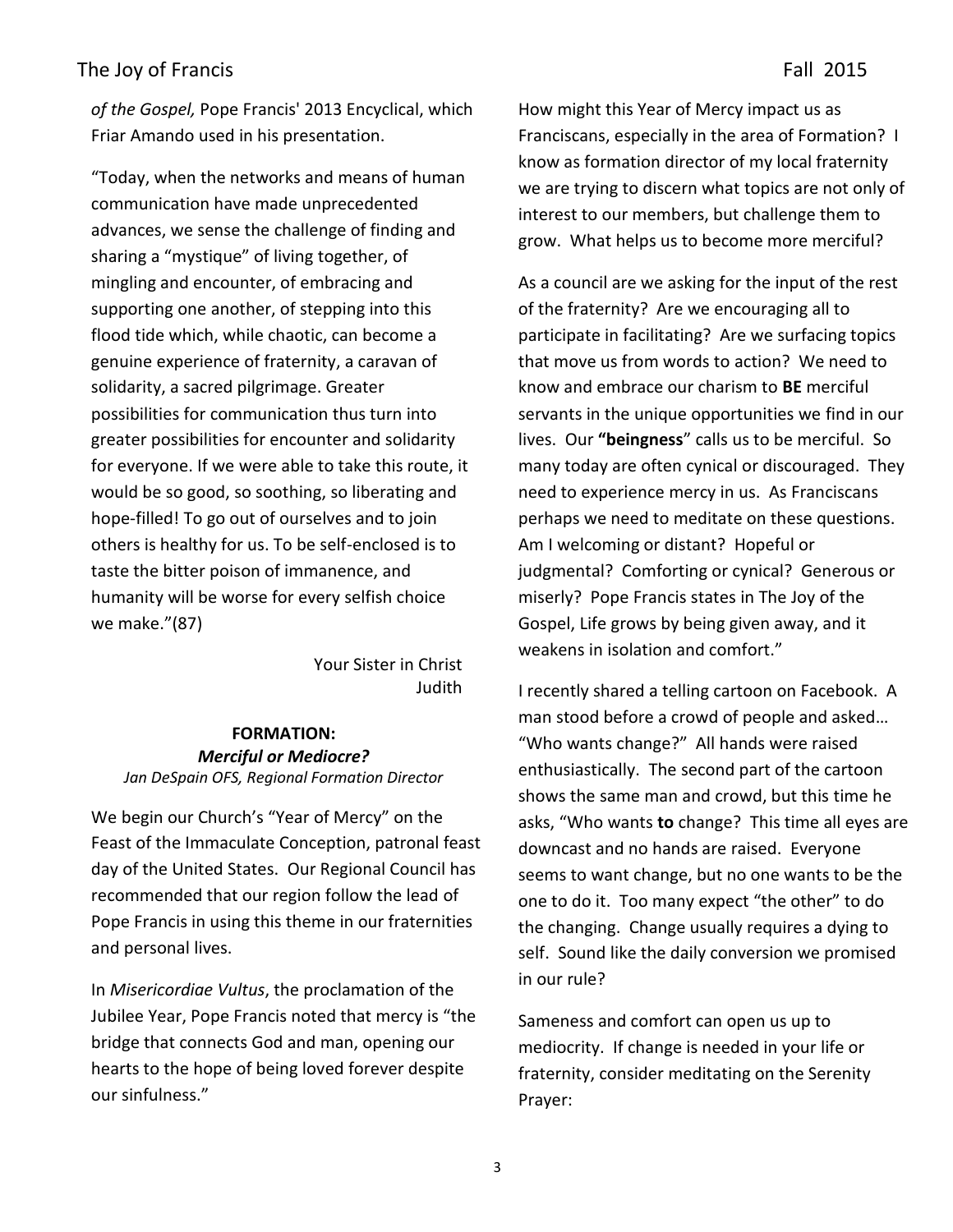God, Grant me the serenity to Accept the things I cannot **change**, Courage to **change** the things I can, And wisdom to know the difference.

We have two wonderful resources to use from our Holy Father to deepen our understanding and commitment to change. If you have not already done so, consider using **Joy of the Gospel** and *Laudato Si* as part of your ongoing formation. As formators we need to be patient with ourselves and others. Knowledge is important but, relationships are more important. Maybe as we enter the advent of this new year of mercy, we can be more "other" centered. I remember a recent image from NAFRA…a bridge made of stones and the center stone was tau shaped. Brothers and Sisters, let us make this a bridge building year of mercy that our Holy Father calls us to.

#### **JPIC NEWS**

Elle Lesperance, OFS NAFRA-JPIC Commission Member

#### **Annual NAFRA/JPIC Award 2015 – Sr. Caritas Barajingitwa, LSOSF**

On July 15, 2015, there were nine nominees submitted by OFS members from different parts of the country for the annual NAFRA/JPIC award 2015. Members of the NAFRA/JPIC Commission, regional ministers, and officers of the National Executive Council cast their ballots. On August 25, 2015, NAFRA/JPIC Commission Chair Carolyn Townes, OFS, announced the winner as **Sr. Caritas Barajingitwa, LSOSF.** Sr. Caritas was nominated by the St. Kateri Tekakwitha Regional Council. Sr. Caritas, LSOSF, works with children orphaned by the AIDS epidemic in Uganda.



Sr. Caritas is shown hugging JPIC Commission Animator Carolyn Townes at the National Chapter awards ceremony in October.

Sr. Caritas was honored in the award ceremony

during the annual Secular Franciscan Order's National Chapter held on October 13-18 in Clinton, New Jersey.

Sr. Caritas Barajingitwa, a nun of the Little Sisters of Saint Francis (LSOSF), dreamed of providing a loving home and practical education for orphans in Africa. That dream came true when she opened Holy Family Vocational Orphanage in Southern Uganda in 2003. She began creating a future for children of AIDS victims and of victims of war.

#### **Significant Projects During the Past Year for Sr. Caritas:**

Sr. Caritas is helping to research and connect with Secular Franciscans in Uganda. St. Kateri Tekakwitha Region is seeking a contact with the "emerging" National Fraternity of Uganda, and Sr. Caritas is helping us make that connection. The goal is to form an ongoing collaboration with the Secular Franciscan brothers and sisters in Uganda in helping them become an established National Fraternity. This project came from the CIOFS idea of "twinning" or forming a partnership with another fraternity.

The Region has informed the NAFRA International Councilor and the CIOFS Presidency Councilor in South Africa about our desire to communicate and perhaps share formation materials and books with the Secular Franciscan brothers and sisters. Contacts have been made with Little Sisters of St.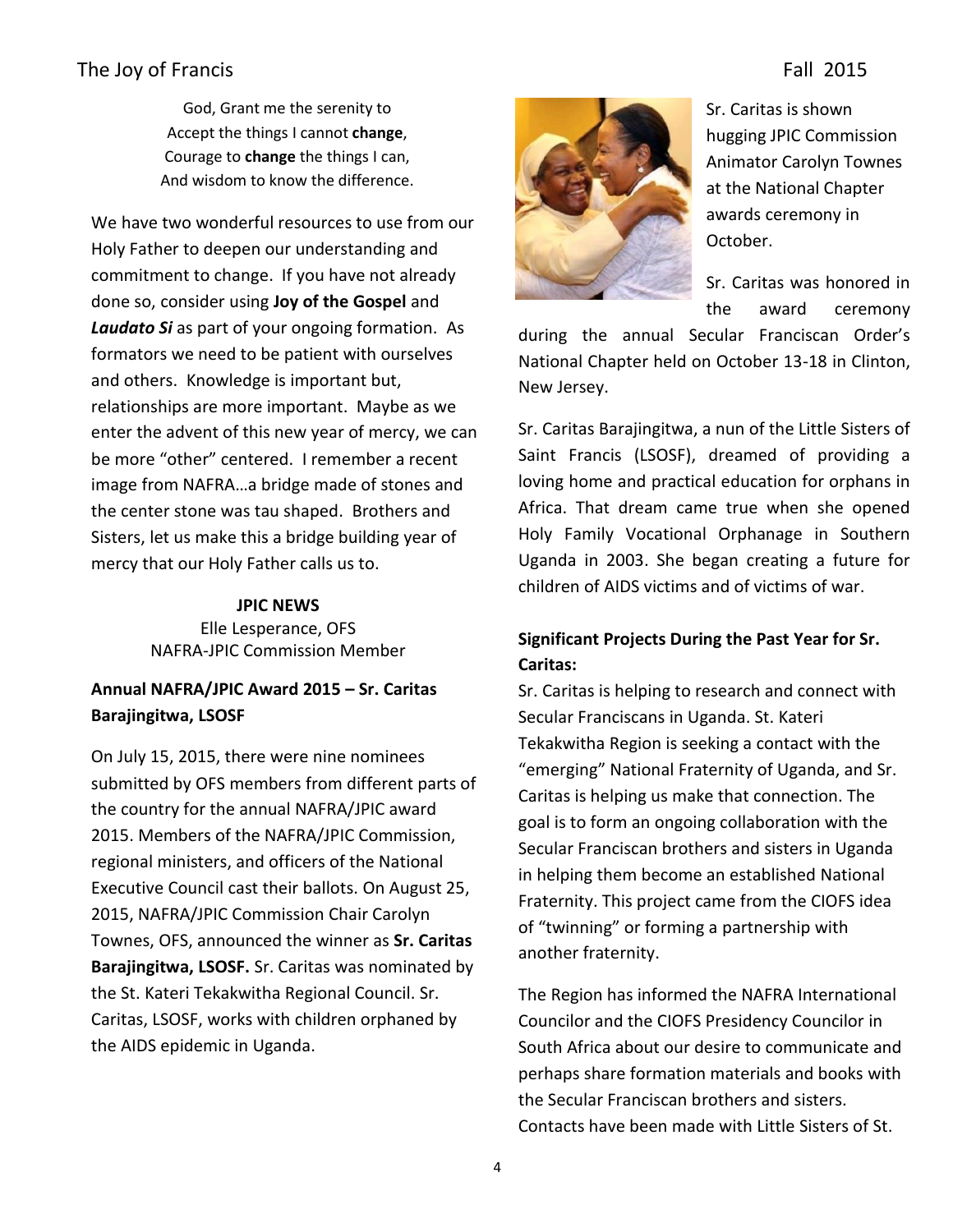Francis who travel back to Uganda from the United States. Sisters can help transport formation materials, ensuring their arrival at the proper location.

Sr. Caritas is hoping to connect with the Uganda YouFra who live nearby so the young people at the orphanage can join the YouFra on retreats. The people of Uganda have a great devotion to the young martyr St. Charles Lwanga and his companions. Perhaps the youth can join together on a pilgrimage to the shrine of the martyrs.

Sr. Caritas was a Liturgy Committee member responsible for providing the altar cloths and preparing for the overall celebration of the Mass at the International Catholic Charismatic Renewal held in Kampala, Uganda, last July. Over 2,500 people from around the world were in attendance.

Sr. Caritas is a member of the African-based Little Sisters of St. Francis. With her plans to expand and teach practical life skills, she founded an orphanage which houses 30 children and includes 26 acres for farming and a future school. The primary school project has been the focus over the past few years.

Sr. Caritas got the idea for the orphanage while pursuing a Master's Degree in Education in the late 1990s at McGill University in Montreal, Quebec. In fact, the idea became her Master's thesis, she said, "Going back to Uganda, I thought it would be just a matter of putting the project into place." She recalled, "I went door to door begging, to no avail." But God opened another door, as she would put it.

The pastor of St. Mary of the Assumption Church in Binghamton, New York, wrote a letter to the mother superior of the Little Sisters of St. Francis asking her to send one of her sisters to work in his parish. The mother superior summoned Sr. Caritas and told her she was going to the United States. She arrived in June 2001. Two years later, thanks to donations by caring supporters, she was able to open Holy Family Vocational Orphanage and welcomed 30 children into its care and protection. Her fellow sisters helped run it. She then began returning to Uganda a couple of times a year. In May, 2010, Sr. Caritas returned to Uganda permanently.

A proponent of teaching practical life skills as well as academics, Sr. Caritas said the orphanage teaches the importance of education, home economics, carpentry, basket weaving, sewing and tailoring, farming, fishing, and grain milling. Sister Caritas' hope for the orphans is "knowing that they are loved is most important" because "then they will be able to love others." The orphanage motto is: "With Love and Work We Grow!"

#### **Regional Gathering:**

On Saturday October 31th, 2015 we had a 2015 Regional Gathering at St Matthew's Catholic Church in Corona hosted by San Bernardino/ Riverside District. Guest Speaker was Br William Short, OFM from the Franciscan School of Theology in Oceanside with the theme "Pope Francis and St Francis of Assisi." With his vast knowledge and with a lot of photos to illustrate the similarities of the two Francis', Br Bill gave us a wonderful day. (see more under San Bernardino/ Riverside District news)

After the lunch break, Rock DeSpain, OFS and Sylvia Paoli, OFS, two of our Regional Spiritual Assistants gave out *Certificates of Completion* to eight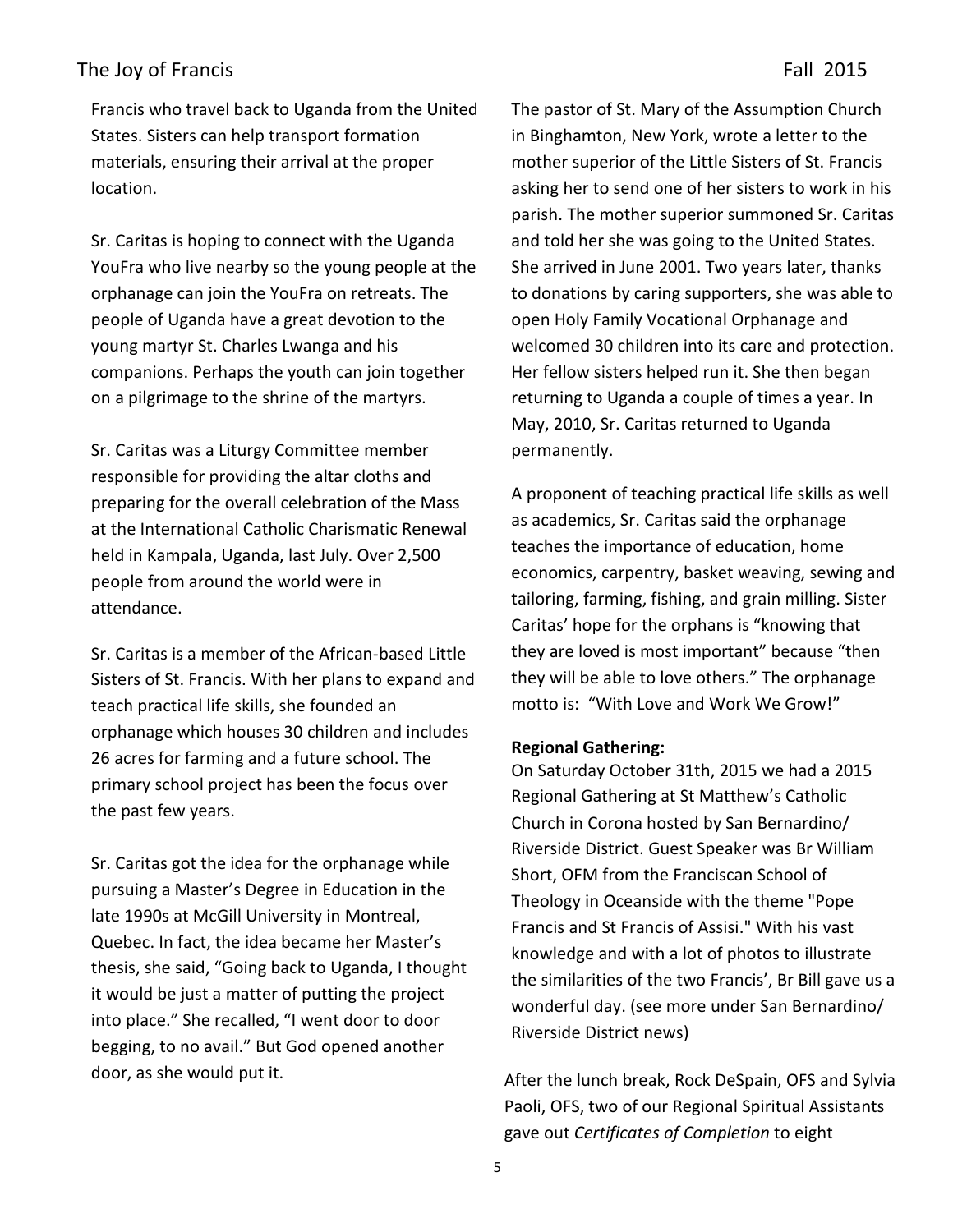members from the fourth SSA/Formator class who were present.



Ana Graciano, Tinh Le, Teresa Kumor, Dave Teegarden, John Bosco Chong, Olivia Sanchez, Jan DeSpain, Fr. Chris Thiel, OFM Cap

Certificates of Completion will also be awarded to Ted Hewitt, Juliana Lim, and Mary McLeod.

Not receiving certificates because they missed too many classes, due to circumstances beyond their control (their illness or that of a family member) but may come back next time and make them up, were: Rebecca "Din-Din" Aquino, Leah Dulay, Lucy Ibarra, Peter Nguyen, Rosemary Oh, and Lynn Tong.

Those coming back for some of the classes, who had completed previous classes were: Trudy Weigel, Rosa Youm, Elizabeth Kim, Julia Yoo and John Kim.

#### **DISTRICT NEWS:**

#### **Orange County:**

It's a rarity that the Feast of Saint Francis of Assisi occurs on a Sunday. It is even more unique when the Rite of Profession is celebrated precisely on the saint's Feast Day. But yes, it really happened!

On Sunday October  $4^{th}$ , 2015, The Feast of Saint Francis of Assisi, three candidates from the Vietnamese fraternities made their permanent profession. During a solemn liturgical celebration at the Vietnamese Catholic Center in Santa Ana, Nhan Thi Pham, Ton Hoang Nguyen and Hieu Ngoc Nguyen professed their commitment to Gospel living in the Secular Franciscan Order. The Minister of St. Clare Fraternity, Huong Huynh, received the

professions. Sylvia Paoli, OFS, is the fraternity's Spiritual Assistant.

The Rite of Profession was celebrated in the context of the Eucharist. Fr. Hien Linh Bui, Fr. Timothy Nguyen and Fr. Nithiya Sagayam, OFM Cap, from India concelebrated in the Mass. It's interesting to note that Fr. Nguyen came to celebrate his brother's profession. His mother, Anh Phuc Huynh, OFS, was also in attendance. She is an active member of the Vietnamese Martyrs EC. Considering all of the participants, one can say this celebration truly was a "family affair".

All in all, this was the most solemn profession ceremony with great number of guests in attendance. Regional Minister, Judith Mussatto, members of the Regional Executive Council, Rock DeSpain, Regional Spiritual Assistant, family and friends were among the participants. Everyone enjoyed the celebration filled with live entertainment and authentic Vietnamese cuisine. We thank God for this wonderful gift and for all his blessings. Special thanks to Br. Joseph Bach Nguyen and all who took part in making this profession a memorable celebration.



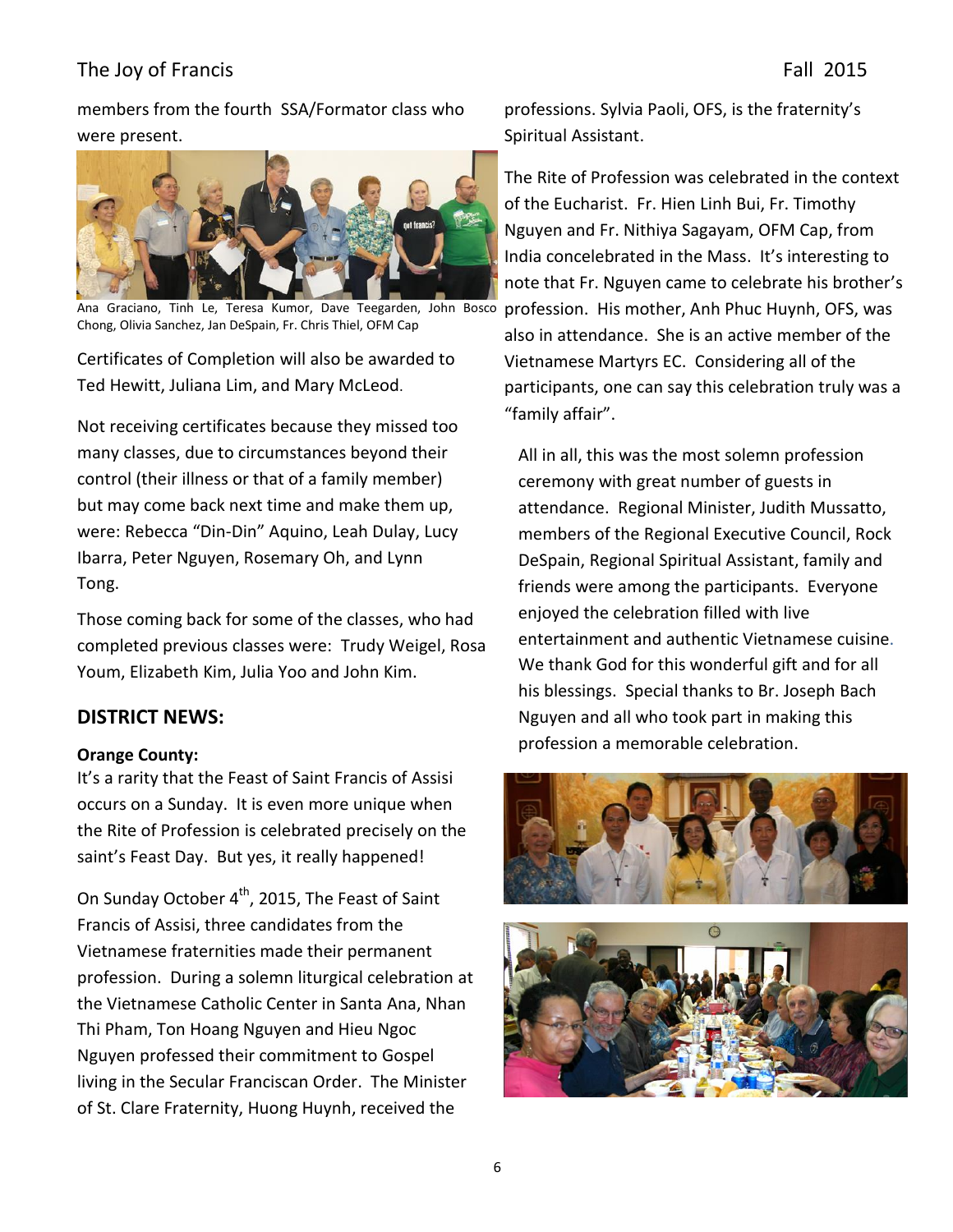#### **San Diego County:**

On October 3rd, 2015 at 6pm, a Transitus of St Francis was held for the Franciscan community at the San Luis Rey Mission in Oceanside. More than 50 Secular Franciscans attended. All branches of the Franciscan family represented! This year the ceremony was simple but it was not lacking the solemn and fervent meaning. After the ceremony there was a reception.



On October 4th, 2015, the Feast of St Francis, the Fraternity of San Luis Rey had the Rite of Profession for Laura Chung. The ceremony happened during of the Parish Mass to introduce the Parish community to our Order. Fr Arturo Lopez, OFM was the celebrant of the Mass. David York, Fraternity Minister, received Laura's Profession. Sister Madeline Fitzgerald, OSC, is the Spiritual Assistant of the fraternity. The San Luis Rey Fraternity hosted a reception after Mass.



Anthony Tuan Cao, OFS Regional Councilor/San Diego District Liaison

#### **Los Angeles County:**

On October 25, 2015 St. Mary of the Angels EC held their annual recollection day at St. Mel parish. Their retreat formators were Sylvia Paoli, OFS, Regional Spiritual Assistant and Fr. Chris Thiel, OFM Cap. Five members of their sponsoring fraternity, St. Francis of Assisi in L.A., also attended.



On Sunday, November 8, 2015, Our Lady of Guadalupe Fraternity hosted a Day of Reflection in Dolan Hall at St. John Vianney Church in Hacienda Heights. Their speaker was Bob Herbelin, Regional Treasurer and member of St. Francis and St. Clare Fraternity in Hemet.



Joining Our Lady of Guadalupe Fraternity for the allday session were several members of Holy Spirit Fraternity in Claremont.

The theme for Bob's presentation was Franciscan Theology. He used sixty-four slides with handouts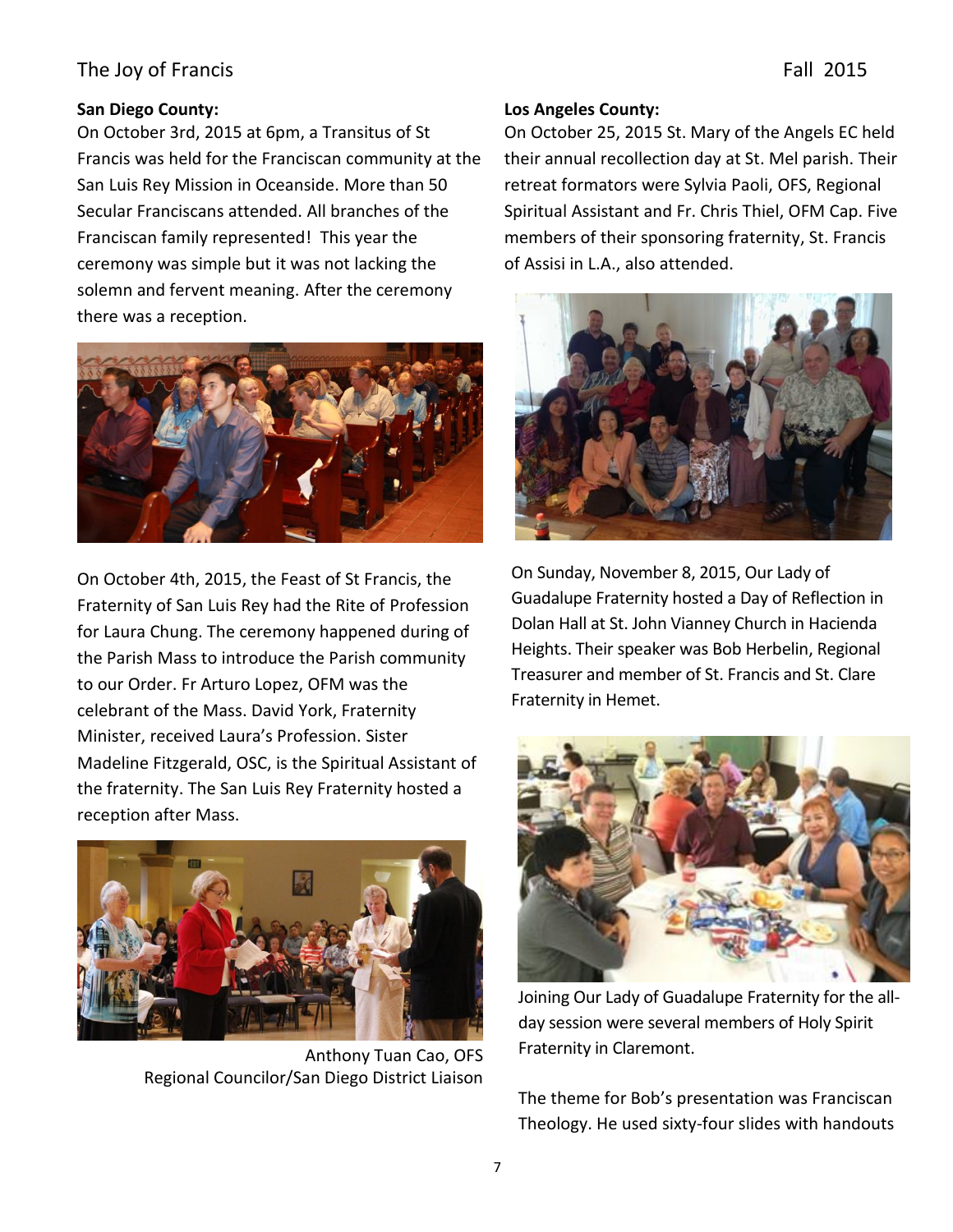for everyone. With the slide presentation, discussion questions and comments, all participants were impressed with Bob's research and delivery. His insights on the subject were amazing. It took three one-hour sessions to cover the material.

Bob compared Franciscan Theology on the Trinity with other spiritualties and the viewpoints of several theologians and saints including Augustine, Thomas Aquinas, Dun Scotus and our own Father Francis. Rather than go into more detail and give away any of the insights, I leave it to those interested in learning more to contact Bob Herbelin. Everyone present agreed that the entire Region could benefit from Bob's presentation.

#### **San Bernardino/Riverside District**

Members from all the Fraternities in the District joined other members of the Franciscan Family to celebrate Transitus at Mission St Luis Rey in Oceanside. After the ceremony, we gathered in the courtyard for fellowship with all the participants including other Seculars, Friars and Franciscan Sisters.

The District's Fraternities hosted the Region for a Gathering featuring Br Bill Short, OFM. Br Bill talked about Pope Francis and St Francis. He brought out some of the early experiences of Pope Francis and noted that the actions which have surprised many since he became pope, didn't surprise those who knew him earlier. He also talked about the newest Franciscan saint, St. Junipero Serra.

The Holy Spirit Fraternity had their annual renewal of profession at a weekend Mass at Our Lady of the Assumption Church with the pastor, Fr Charles presiding.



The Holy Spirit Fraternity also elected a new council on October 11<sup>th</sup> with Regional Vice Minister Frank Miller, OFS presiding and Sylvia Paoli, OFS serving as Church Witness.

Minister: Randy Rohrer, OFS Vice Minister: Claudia Thompson, OFS Secretary: Maria Rodriguez, OFS Treasurer: William Mussatto, OFS Formation Director: Alma Jimenez, OFS Councilor: Myrna Kildare, OFS



William R Mussatto, OFM District Formator/Liaison



For names of and contact information of Regional Council members, appointed Chairs and District Groups go to: http://www.stfrancisregion.org/About-St-Francis-Region/Executive-Council